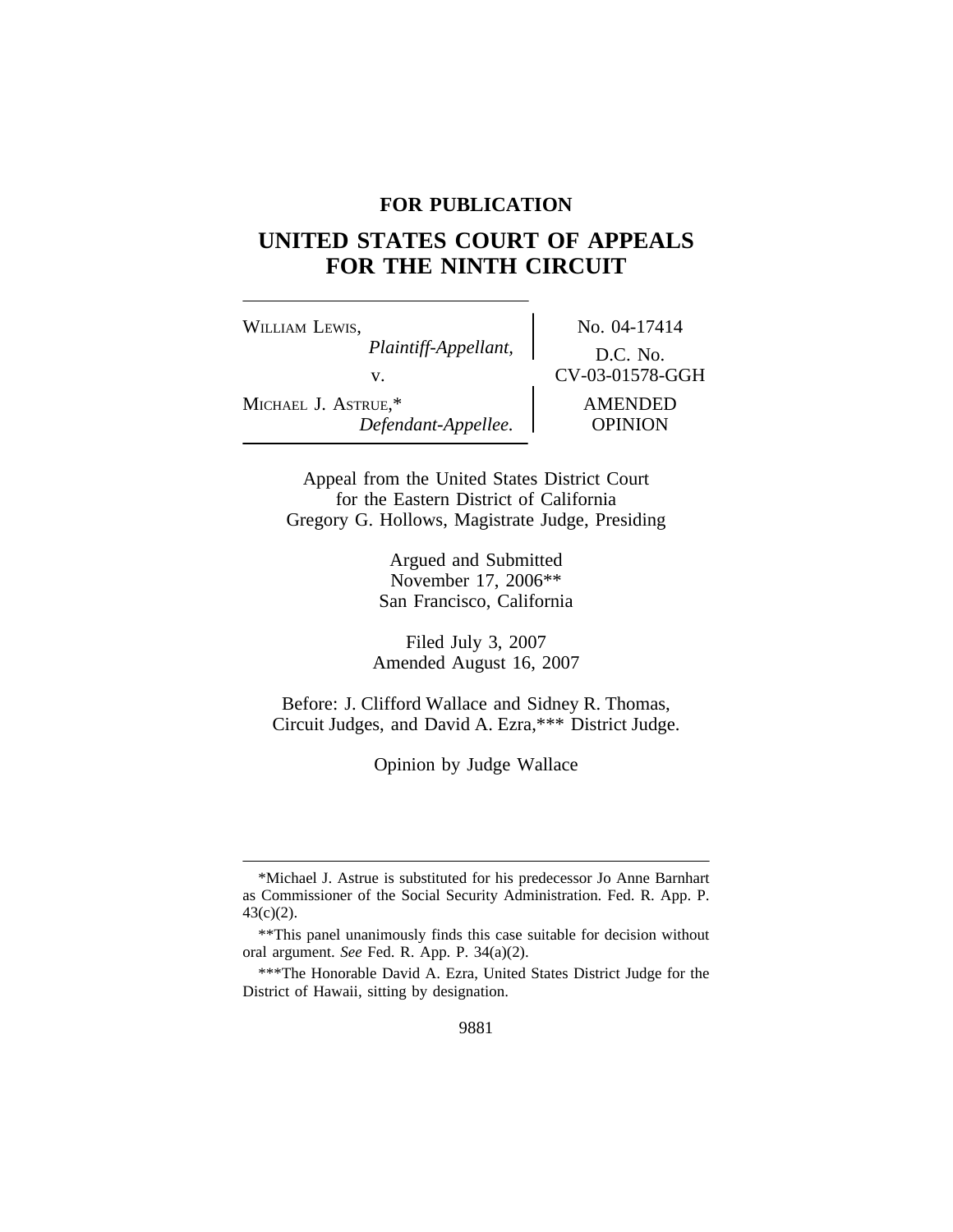#### **COUNSEL**

Bess M. Brewer and Eugenie Denise Mitchell, Brewer & Mitchell, LLP, Sacramento, California, for the plaintiffappellant.

Michael A. Cabotaje, Assistant Regional Counsel, U.S. Social Security Administration, San Francisco, California, for the defendant-appellee.

## **OPINION**

WALLACE, Senior Circuit Judge:

William Lewis appeals from the district court's judgment following an order denying his motion for summary judgment and granting the Commissioner of Social Security's (Commissioner) motion for summary judgment. We have jurisdiction under 28 U.S.C. § 1291, and affirm the district court's summary judgment in favor of the Commissioner.

I.

Lewis applied for supplementary security income on May 24, 2000 and it was denied. Lewis requested a hearing, which was held on April 18, 2002. Lewis testified at the hearing, as did Stephen Schmidt, a vocational expert. Irwin Weinreb, M.D., an internist, testified by telephone as a medical expert.

The administrative law judge (ALJ) conducted a five-step sequential evaluation process in determining that Lewis was not disabled under section 1614(a)(3)(A) of the Social Security Act, 42 U.S.C. § 1382c(a)(3)(A). *See* 20 C.F.R. § 416.920(a) (providing for a five-step evaluation process). At Step 1, the ALJ determined that Lewis had not performed substantial gainful activity since April 18, 1988. Next, at Step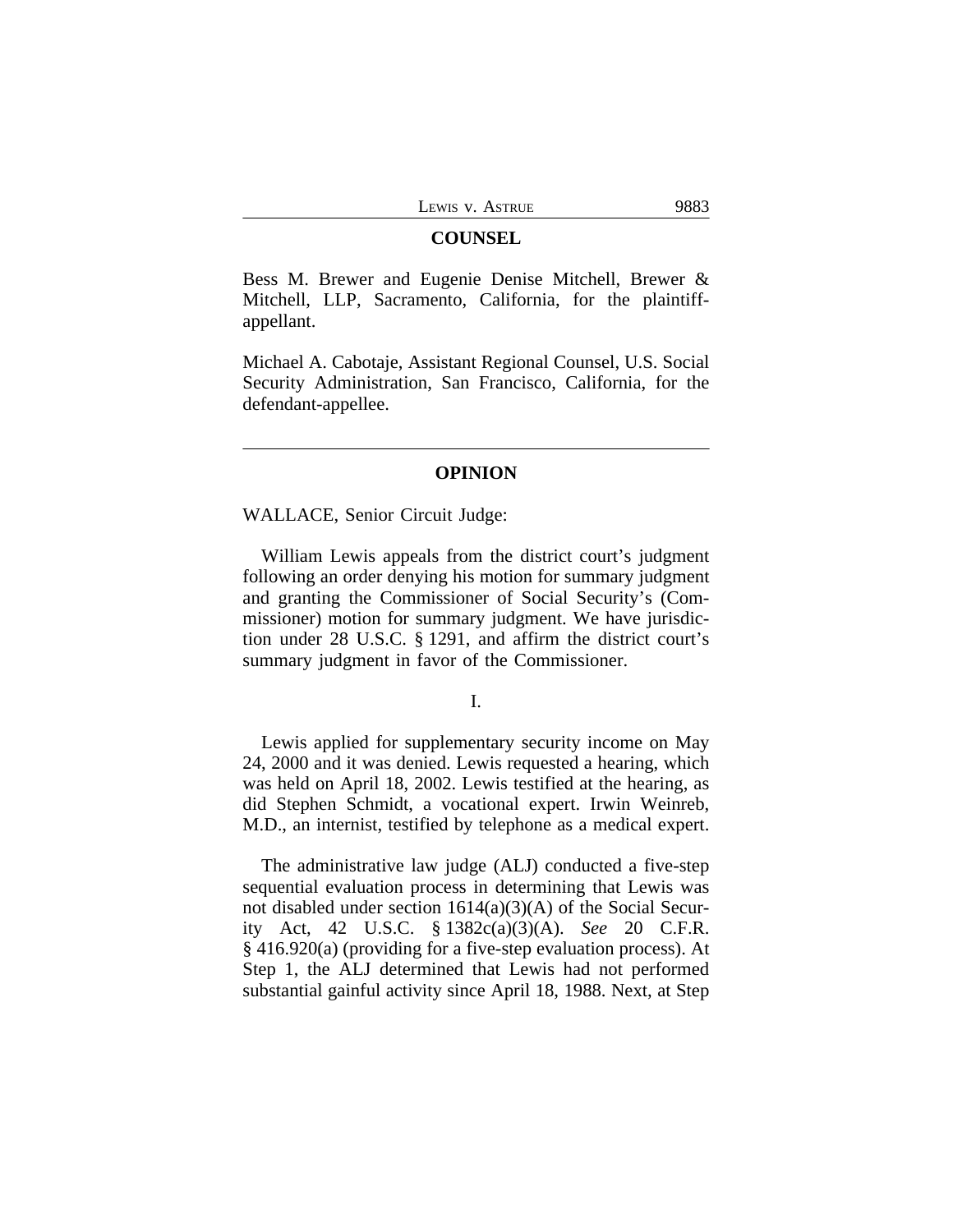2, she considered whether Lewis had a "severe impairment." She concluded that Lewis was "impaired as a result of status post laminectomy and diabetes mellitus" and that due to these impairments, Lewis could not perform heavy lifting and was severely impaired. At Step 3, the ALJ determined that Lewis's severe impairments did not meet or equal a listed impairment under the regulations.

Next, at Step 4, the ALJ analyzed whether Lewis was able to do past relevant work, and determined that he was not. In reaching this conclusion, the ALJ considered the effects of Lewis's prior back surgery and diabetes. In addition to the back pain and diabetes, the ALJ also considered his "trochanteric bursitis and osteoarthritis of the left knee." The ALJ stated that Dr. Madireddi, a physiatrist who examined Lewis, observed that Lewis had a full range of motion in all joints and good motor strength; that he had reduced sensation in the left leg; that he needed a brace to walk long distances; that he was restricted from prolonged standing and walking; that he could not do repetitive squatting, kneeling, crouching, and crawling; and that he complained of pain with prolonged sitting. Further, the ALJ observed that x-rays of Lewis's knees showed "spurring at the patella," which the radiologist had interpreted as "minimal osteoarthritic changes of the left knee."

The ALJ also recounted some evidence that tended to show that Lewis engaged in drug-seeking behavior. Evidence of drug addiction included testimony from doctors, Lewis's behavior in hospitals, Lewis's admitted history of drug addiction, and the strength of the narcotics that Lewis was taking. The ALJ agreed with Dr. Weinreb, who testified that Lewis engaged in drug-seeking behavior. She also found Lewis's testimony not credible.

At Step 5, the ALJ accepted the vocational expert's testimony concerning the existence of jobs that could accommodate Lewis's limitations. She found that the number of jobs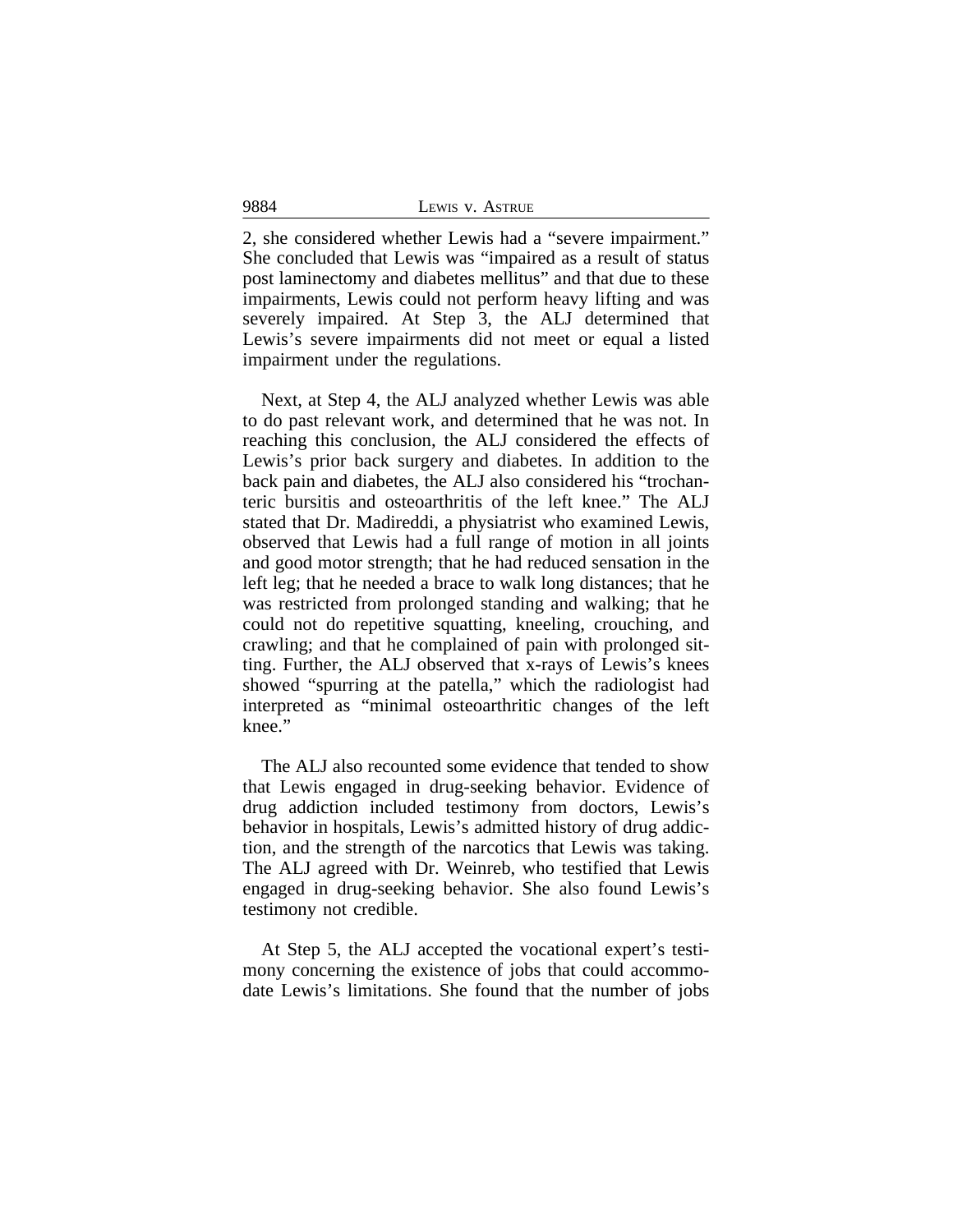|  | Lewis v. Astrue | 9885 |
|--|-----------------|------|
|  |                 |      |

cited by the vocational expert constituted a significant number of jobs in the economy, and concluded that Lewis was not disabled.

Lewis requested review of the ALJ decision by the Appeals Council. The Appeals Council denied review, making the ALJ decision the final decision of the Commissioner. Lewis sought judicial review of the ALJ decision by the district court. The district court concluded that the ALJ's assessment was fully supported by substantial evidence in the record, and based on proper legal standards. Lewis timely appealed.

### II.

Lewis contends that the ALJ erred by failing to consider his bursitis at Step 2 of the sequential analysis.**<sup>1</sup>** We review de novo the district court's order upholding the Commissioner's final denial of benefits. *Tidwell v. Apfel*, 161 F.3d 599, 601 (9th Cir. 1999) (as amended). We affirm the district court if the Commissioner's decision was supported by substantial evidence and based on proper legal standards. *Sandgathe v. Chater*, 108 F.3d 978, 980 (9th Cir. 1997). "Substantial evidence is more than a scintilla but less than a preponderance — it is such relevant evidence that a reasonable mind might accept as adequate to support the conclusion." *Orteza v. Shalala*, 50 F.3d 748, 749 (9th Cir. 1995). "[I]f evidence is susceptible of more than one rational interpretation, the decision of the ALJ must be upheld." *Id.*

The medical records reflect that Lewis underwent knee surgery in 1984 and suffered from "left-sided greater trochanter bursitis" after the operation. In addition to medical records supporting that Lewis had a knee injury, Lewis's counsel stated at the April hearing that the injury prevented Lewis

<sup>&</sup>lt;sup>1</sup>We have addressed Lewis's other contentions in an unpublished disposition.